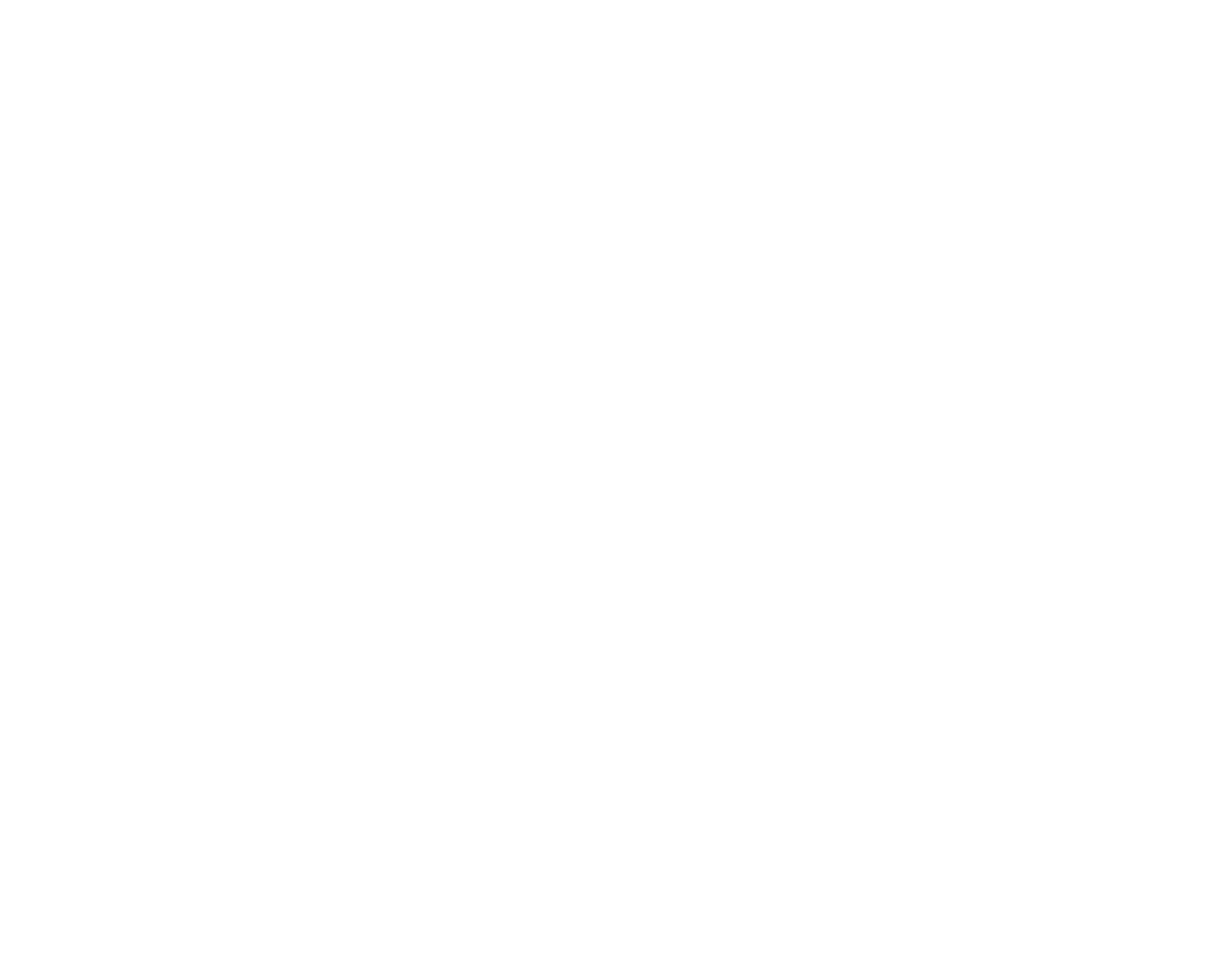#### **Introduction**

The MFJ-1924 Screwdriver Controller provides manual operation for tuning screwdriver antennas. In addition, tuned positions can be saved in one of the 10 presets so it can be recalled later. A 4-digit counter is used to display the current antenna position. A sensor is required for the counter and automatic operation to function properly. This controller is compatible with single and dual sensor setups. If your antenna does not have a sensor installed, contact the antenna manufacturer or MFJ.

#### **Features**

- •4-Digit Turns Display
- •10 Programmable Presets
- $\bullet$ Manual Up/Down Buttons
- •Current Sensor Trip for Antenna/Motor Protection
- •Auto-Park: Lowers antenna to lowest position and zeros counter
- $\bullet$ Powered From 12V Vehicle Supply

#### **Front Panel**



- $\bullet$ **Power:** Push button switch powers the controller on and off.
- •**Up:** Moves the screwdriver antenna up.
- •**Down:** Moves the screwdriver antenna down.
- •**Buttons 1 – 5:** Top bank of preset buttons.
- •**Buttons 6 – 10:** Bottom bank of preset buttons.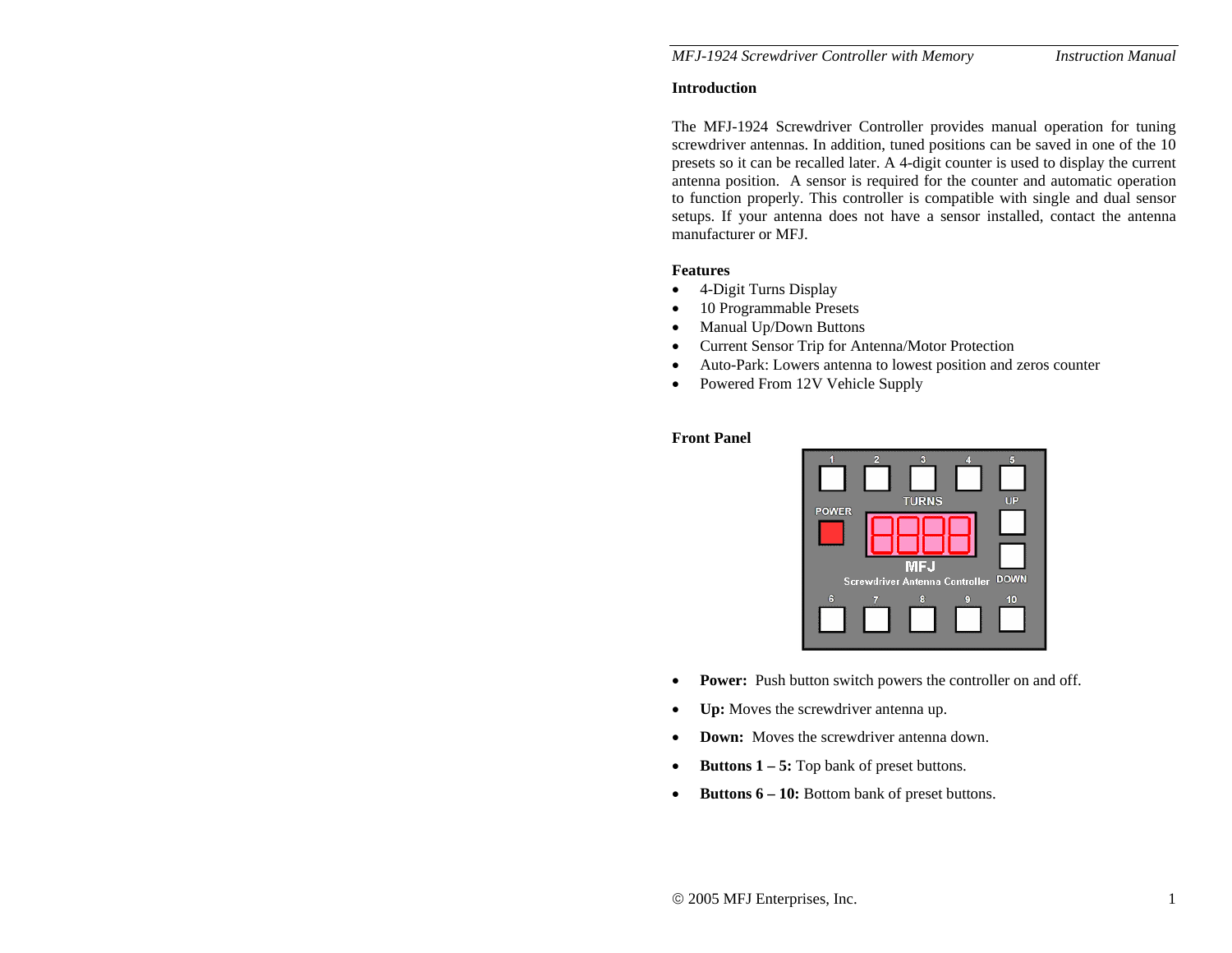#### **Installation**

There are six wires that need to be connected in order for the controller to function properly.

- 1. The red wire needs to be fused and connected to the vehicle's +12 VDC supply. The size of the fuse depends upon the current requirement of the antenna motor. Typically a 5 Amp slow-blow fuse will work. Some installations may require additional wire. Use 16 AWG wire to add additional length.
- 2. The black wire needs to be connected to the vehicle (station) ground. If the supplied red and black wires are not long enough, Use 16 AWG wire to add additional length.

## *WARNING:* **Do not reverse the polarity of the Red and Black wires. Damage will occur to the controller.**

- 3. The remaining four wires are connected to the antenna. The Green and Yellow wires are connected to the motor. *The polarity of the motor connection determines the direction of the antenna.* If the motor moves in the wrong direction, swap the wires or see the menu setup section for setting the correct direction.
- 4. The Brown and White wires are the sensor wires and should be connected to the magnetic sensor on the antenna. *There is no polarity associated with these wires.* The following table shows the wire color and connections.

| <b>Red</b>    | $+12$ VDC              |
|---------------|------------------------|
| <b>Black</b>  | <b>Vehicle Ground</b>  |
| Green         | <b>Antenna Motor</b>   |
| <b>Yellow</b> | <b>Antenna Motor</b>   |
| <b>Brown</b>  | <b>Magnetic Sensor</b> |
| White         | <b>Magnetic Sensor</b> |

You will need to connect wires to each of these four wires, so that they will reach your screwdriver antenna. Use quality insulated wire for these extensions. The motor control wires should be no smaller than 18 AWG. the sensor wires should be no smaller than 24 AWG. Take care and follow your antenna manufacturer's suggestions about routing these wires for a mobile installation. Avoid routing control wires with the feed line. Make sure a RF choke is placed around the control lines at the antenna.

|  | <i>WARNING</i> : An RF choke must be placed around the control lines at<br>the antenna. The Controller may be damaged if an RF |  |  |
|--|--------------------------------------------------------------------------------------------------------------------------------|--|--|
|  |                                                                                                                                |  |  |
|  | choke is not used.                                                                                                             |  |  |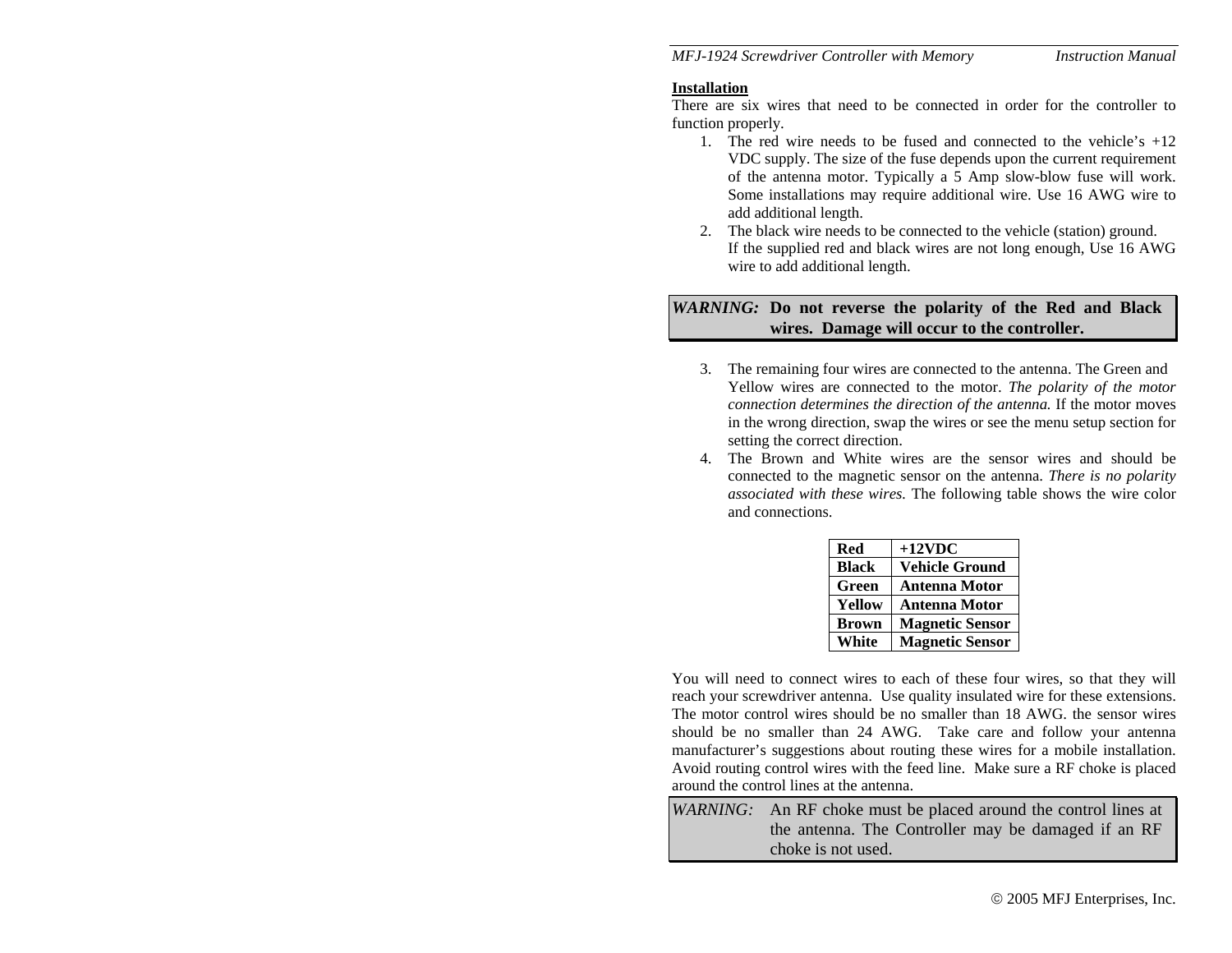#### **Motor Operating Voltage**

This control unit is designed to operate with a screwdriver antenna that operates on 12 volts. Many antennas operate on only 3 or 4 volts, a Dropping Resistor is used inline with the motor wires to bring the voltage down. Consult your antenna manual or manufacturer for the operating voltage.

# *Important:* **Failure to adjust and operate your screwdriver antenna at the proper voltage will damage the antenna motor.**

If a dropping resistor is necessary, a good value to try is  $5 \Omega/10$  Watts. This resistor will need to be placed inline on one of the motor control lines anywhere in between the MFJ-1924 and the antenna. If you are not sure whether or not this resistor is necessary for your antenna, try it and inspect the torque and speed of the motor. If the motor is too slow, reduce or eliminate the resistance. Use of 12 volts with a 3 or 4-volt antenna will result in failure of the motor.

## *WARNING:* **Do not apply voltages greater than 18 volts to this unit, or permanent damage to the unit and antenna may result.**

## **Menu**

The table below lists the features and options of the MFJ-1924. Use this table and the following section to adjust these settings specific to your screwdriver antenna and its requirements for proper operation.

| <b>Function</b>  | <b>Activate By:</b>         | <b>Description</b>                        |
|------------------|-----------------------------|-------------------------------------------|
| Reset            | Hold <i>Down</i> while      | Clears all memory positions               |
|                  | powering up unit.           |                                           |
| <b>Auto Park</b> | Depress Up and Down         | Bottoms antenna and zeros the counter     |
|                  | simultaneously for 2        |                                           |
|                  | seconds.                    |                                           |
| Current          | Press <i>Button</i> 2 while | Displays Motor Current when moving        |
| Mode             | powering up unit.           | antenna                                   |
| Setup            | Press <i>Button</i> 6 while | Allows setting the trip current and relay |
| Menu             | powering up unit.           | delay.                                    |

#### **Setup Menu Flow**

Hold *Button*  $6 +$  Power On  $\rightarrow$  Trip Current (C)  $\rightarrow$  Relay Delay (d)  $\rightarrow$ Set  $UP \rightarrow$  Normal Operation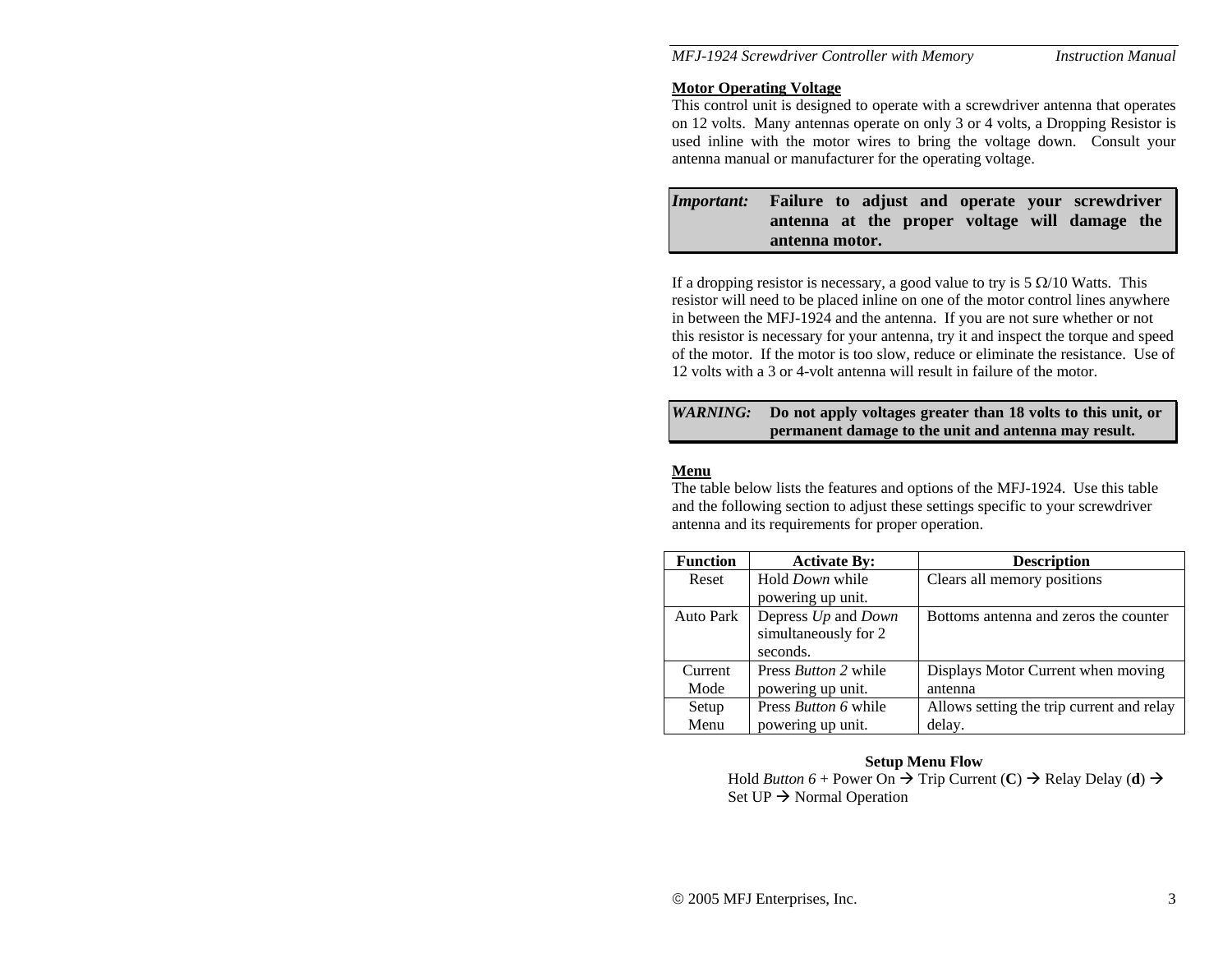#### **Setup Menu**

The MFJ-1924 controller must be calibrated for the screwdriver antenna that it will control. This includes calibration of the counter and the selection of the motor trip current.

## **Setup Menu Navigation**

After entering setup, the setting and the value are displayed. Pressing Up or Down changes the value. Pressing Buttons  $1 - 10$  will save the selected value and move to the next setting. After the end is reached the last value is saved and the controller continues with normal operation.

## **Trip Current**

This is shown in the menu with a "C" in the left-most digit. The other 3 digits will display the currently selected value. The trip current value is used to determine when the motor has stalled and immediately shuts the motor off. This feature protects the motor from damage if the antenna becomes stalled. The current is displayed as Cxxx, which translates into x.xx amps. The default setting is C075 or 0.75 amps. This is also the setting for use with the Ameritron SDA-100 Screwdriver Antenna.

## **Trip Current Selection**

The trip current value is used to determine when the motor has stalled and immediately shuts the motor off. In order to determine the trip current value that needs to be set, the controller can be turned on in current mode to display the current that is read from the current sensor. In this mode, when the antenna is moved, the current drawn by the motor is shown. Stalling the motor by moving the antenna all the way down will show the stall current of the motor. A value between ¼ and ¾ of the stall current should be enough for the trip current setting and is shown on the display in the same way as setting the trip current.

## **Relay Delay**

This setting controls the amount of time the relays are reversed when the motor is stopped. When the motor is stopped, the relay that was moving the motor is deactivated and the opposite relay is activated for the duration set in the menu. The default setting is 20ms. The values range from 0ms – 200ms.

## **UP**

This determines which button will move the antenna up. This can also be used to move the antenna correctly if the motor terminals are reversed. When UP is on the display, press the corresponding button (*Up* or *Down*), which moves the antenna up. This is then saved to memory. Pressing any other key will not make any changes and simply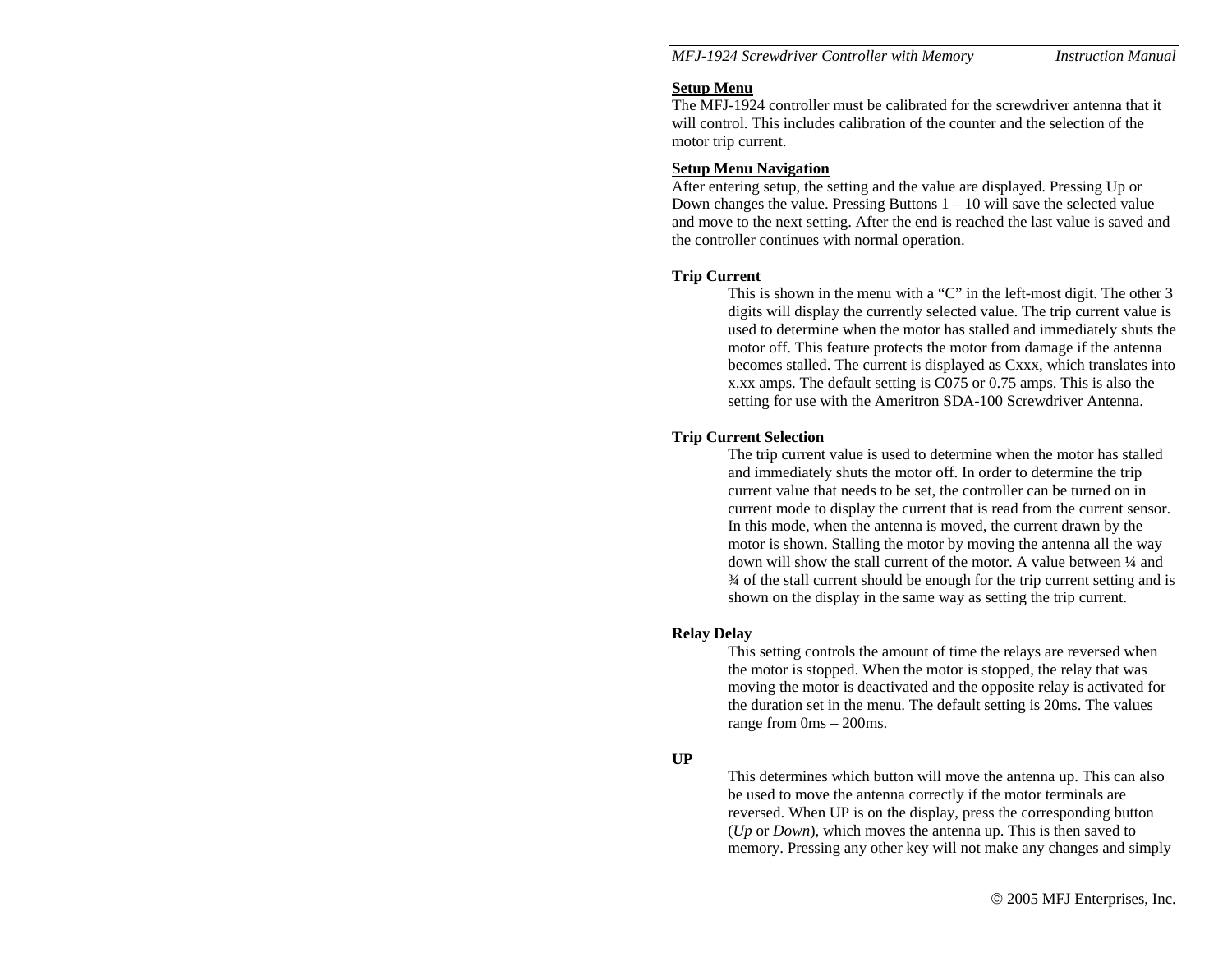exit setup. Since this is the last setting in the setup menu. The controller will proceed with normal operation.

### **TECHNICAL ASSISTANCE**

If you have any problem with this unit first check the appropriate section of this manual. If the manual does not reference your problem or your problem is not solved by reading the manual, you may call *MFJ Technical Service* at 662-323- 0549 or the *MFJ Factory* at 662-323-5869. You will be best helped if you have your unit, manual and all information on your station handy so you can answer any questions the technicians may ask.

You can also send questions by mail to MFJ Enterprises, Inc., 300 Industrial Park Road, Starkville, MS 39759; by facsimile (FAX) to 662-323-6551; or by email to techinfo@mfjenterprises.com. Send a complete description of your problem, an explanation of exactly how you are using your unit, and a complete description of your station.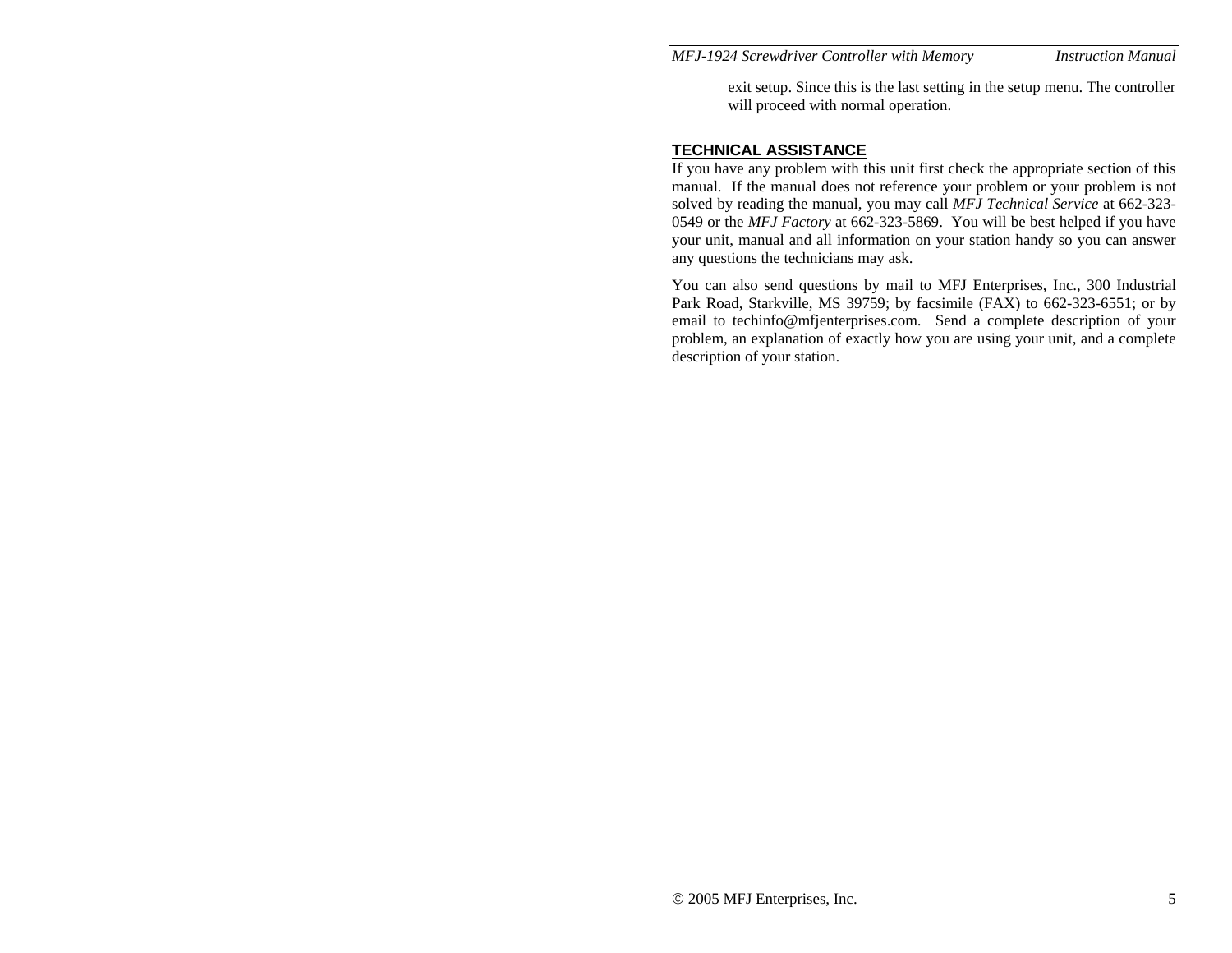# **Schematic**

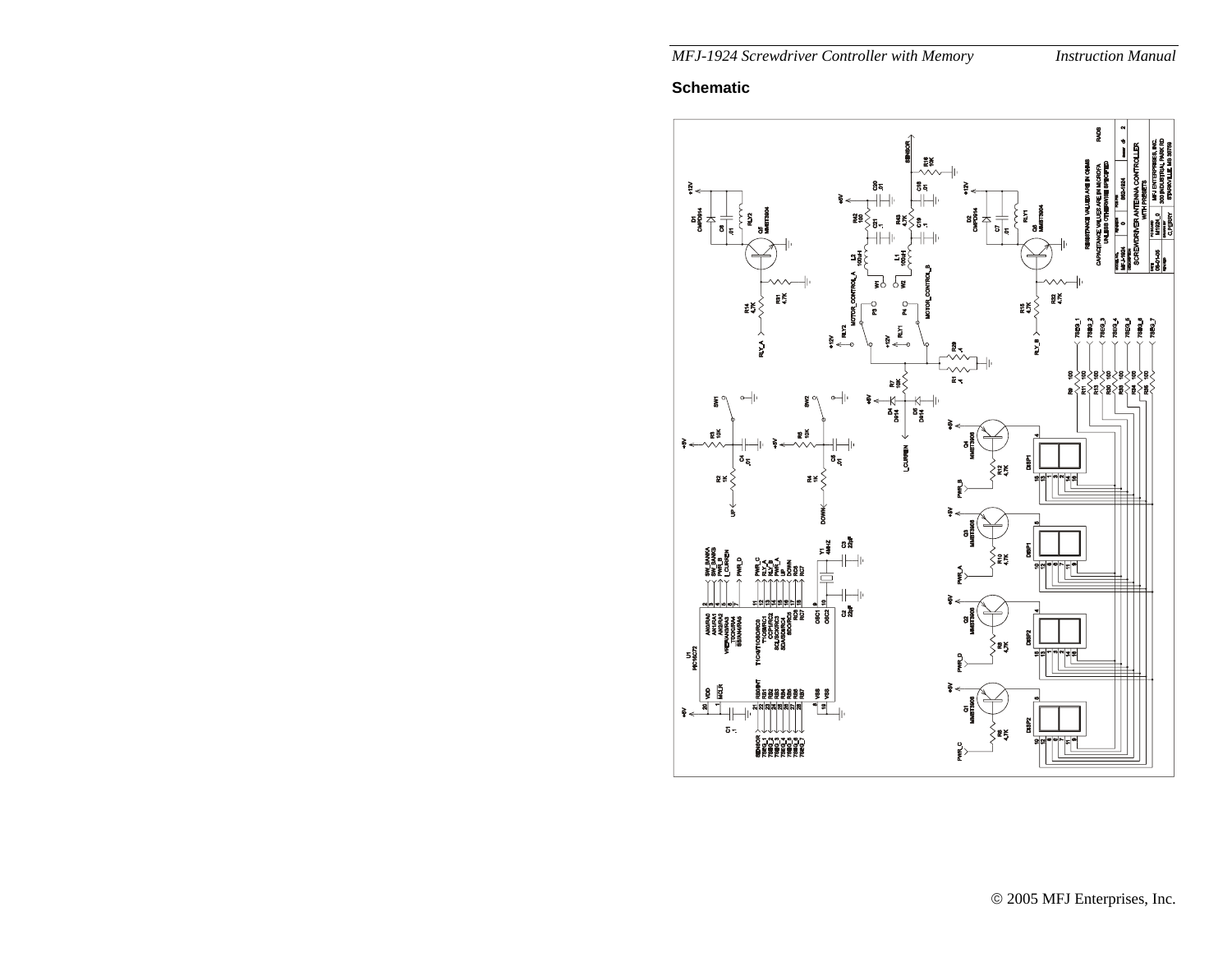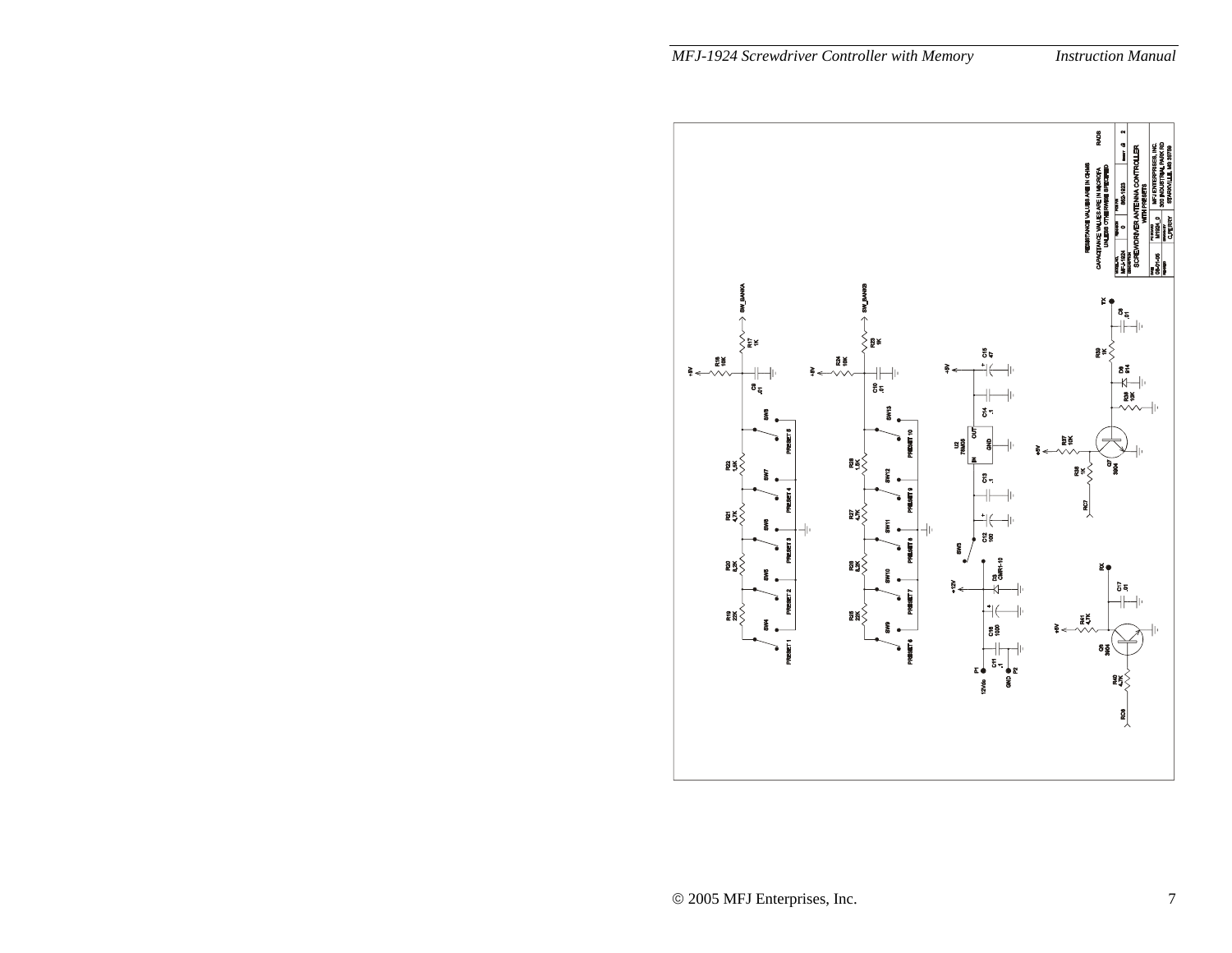**NOTES:**